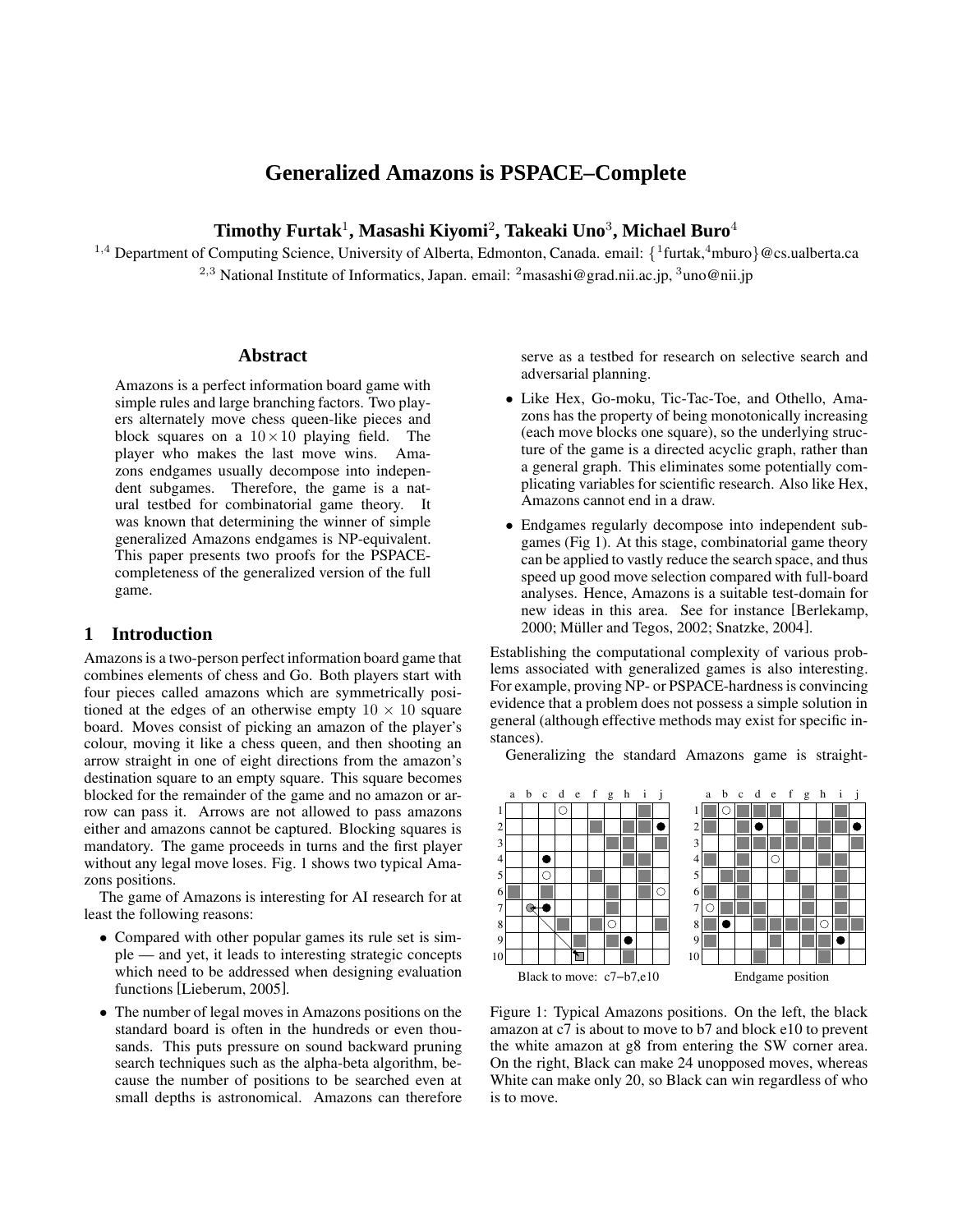forward: we allow arbitrary square-shaped boards  $(n \times n)$ with at least one and up to  $n^2$  amazons. It is known that solving generalized Amazons puzzles (i.e. determining whether in a single-player Amazons game the player can make at least k consecutive moves) is NP-complete and determining the winner of simple generalized Amazons endgames — in which players do not interact anymore — is NP-equivalent [Buro, 2000]. In what follows, we present two proofs for the PSPACE-hardness of deciding the winner of generalized<sup>1</sup> Amazons positions. While the first proof is more intuitive, the second one leads to a stronger results, namely that the problem remains PSPACE-complete even if each player has only one amazon.

## **2 Hex Reduction**

In this section we show that determining the winner in Hex positions, which is known to be PSPACE-complete, can be reduced to the related Amazons problem. We begin with the definition of the sets we like to relate to each other:

Definition 1:

- **AMAZONS** is a set of succinct encodings of all generalized Amazons positions with a winning strategy for Black (to move).
- **HEX** is a set of succinct encodings of all Hex positions with a winning strategy for Black (to move).

#### Theorem 1: HEX  $\leq_p$  AMAZONS.

Corollary 1: AMAZONS is PSPACE-complete.

Proof: [Reisch, 1981] shows that HEX is PSPACE-complete by reducing OBF to HEX. Moreover, AMAZONS  $\in$ PSPACE, which is obvious by the existence of a depth-first minimax search algorithm that decides the winner of a given Amazons position in space polynomial in the length of its encoding. Note, that the number of moves in an Amazons game played on an  $n \times n$  board is at most  $n^2$ .  $\Box$ 

Proof of Theorem 1: We describe a function  $f$  that maps arbitrary code words  $w$  into the encoding of an associated Amazons position with the following properties:

- 1. If w encodes a Hex position, then the first player (Black) in  $decode(w)$  has a Hex winning strategy if and only if the first player in  $decode(f(w))$  (Black) has an Amazons winning strategy.
- 2. Otherwise,  $f(w)$  encodes a fixed Amazons position with a second player (White) winning strategy.
- 3. There exists a Turing machine  $F$  and a polynomial  $p$ such that for all w, F started on input w computes  $f(w)$ in at most  $p(|w|)$  steps.

It follows that  $w \in HEX \Leftrightarrow f(w) \in AMAZONS$  and HEX  $\leq_p$  AMAZONS. We now describe the transformation f.

From a given  $n \times n$  Hex position, each of the  $n^2$  hex tiles are represented by a rectangular room containing one Black



Figure 2: The arrangement of rooms relative to each other and the connecting corridors. There is slack space for arrows in each corridor and at the top and bottom of each room sufficient to allow a large number of amazons to pass through.

and one White amazon (Fig. 2,3). These amazons are placed across from each other so that each is able to contain the other in one move, and so gain control of the room. Occupied tiles on the Hex board are represented by removing the opposing piece. In this way the first stage of the transformed game is effectively a game of Hex where players alternately select rooms, blocking the opponent's amazons. Indeed, if any player does not take control of a room when such a move is available then the opposing player may take a room "for free," which in Hex (and similarly here) can only help.

The rooms are connected by corridors which require a certain minimum number of steps to traverse. This traversal time for each corridor is chosen such that no adjacent rooms may affect either player from securing a room. Each of the  $n^2$ rooms may be sealed off from enemy rooms by blocking off the appropriate corridors. As there are at most 6 entrances to each room and each can be blocked in one move, minimum corridor traversal times of  $7n^2$  are sufficient.

To force the outcome of the Amazons game to be equivalent to that of the initial Hex game, White must win if and only if he can form a connecting path from top to bottom. This is accomplished by placing an army of  $n^2 + 2$  White amazons at the bottom of the board with a path to all of the bottom rooms (Fig. 4). As with adjacent rooms, these amazons are also sufficiently far away that they cannot influence the initial choosing of rooms.

At the top of the board are  $2n^2 + 5$  strips of open space. The size of these strips is chosen large enough so that each is larger than the rest of the board when ignoring the other strips. This ensures that the outcome of the game is entirely determined by which player is able to control a majority of the strips. Strips are positioned such that once a White amazon has captured one, it is unable to capture any others. At the top of each strip is a long path connecting to a single Black amazon (Fig. 5). The path is made long enough so that while the amazon may eventually reach the strip, the number of moves required to do so is greater than that needed by White to cap-

<sup>&</sup>lt;sup>1</sup>We drop "generalized" from now on when the context is clear.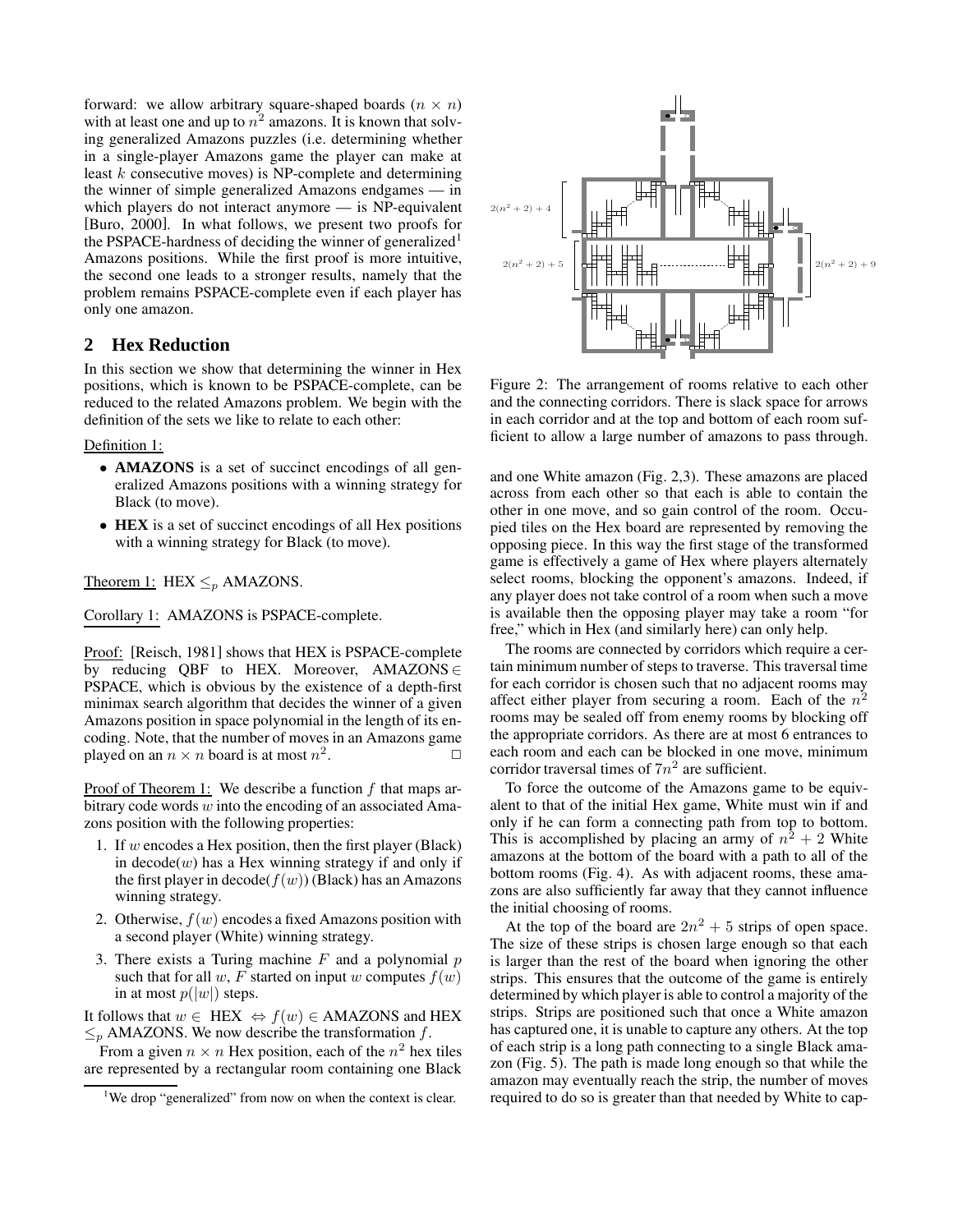

Figure 3: Sample transformation of a  $3 \times 3$  Hex board.



Figure 4: White's army at the bottom of the board. The first amazon can block off paths to enemy rooms.



Figure 5:  $2n^2 + 5$  large strips of space at the top of the board. White has a gatekeeper to prevent enemy rooms from reaching them. Black has an amazon at the top of each strip that will eventually be able to take control of it if White cannot.

ture as many strips as he can. This is the time needed to decide the control of each room, secure those rooms, and to move the army from the bottom of the board to each of the strips. A very loose upper bound for this distance is the number of free squares in the lower section of the board, everything beneath the strips. In this manner Black is eventually able to take control of any strips that White cannot.

If the first player (White) has a winning strategy in the initial Hex position that player may capture a set of rooms such that a path exists from the bottom of the playfield to the top. By blocking all corridors to hostile rooms he may isolate this path from enemy influence. Since there are no draws in Hex, a winning strategy for the second player is equivalent to preventing White from forming such a sequence of rooms.

If White can form a connecting path then the one White amazon at the top and the army (of size  $n^2 + 2$ ) at the bottom may be moved one at a time to take control of  $n^2 + 3$  strips, a majority allowing White to win the game.

If White cannot form a connecting path then the number of strips he may capture is at most  $n^2 + 1$ : the number of White amazons on the board not counting the army. Black will then eventually be able to take control of the remaining strips with the amazon at the top of each. This gives Black a majority of free space allowing him to win. The winner of this game is therefore the same as for the original Hex position.

The connecting corridors must allow for the entire army to pass through them. The given structure requires long slack tunnels so that arrows may be fired while moving. These tunnels must be at least as long as the size of the army,  $n^2 + 2$ . Not counting the boundary walls, the height of the horizontal corridors then is  $2(n^2 + 2) + 5$ , and the diagonal corridors one less. Ensuring that the corridors are long enough to prevent room interference is a simple matter of adding additional bends in the path, with each bend increasing the travel time by 2. Since each corridor only needs to be  $7n^2$  moves long constructing this new board is clearly polynomial.

Each room is a rectangle with slack tunnels running through the middle. This tunnel is easily sufficient with almost twice the space of those in the diagonal corridors. Moving an amazon through a room is straightforward: move to the center column when entering, then move to the exit row, and finally into the next corridor. To enter and exit on the same row simply move straight across. The initial amazon in the room may be considered as part of the army or moved out of the way to the side.

Rooms and corridors may clearly be arranged without conflict (Fig. 2). The entire transformation takes polynomial time in the size of the original Hex board. The strategy to move the army to the top of the board when a connecting series of rooms exists is then trivial. It is also clearly impossible to do this when a connecting series of rooms does not exist.

## **3 Geography Reduction**

Here we show a stronger result, namely that even if the number of Amazons is bounded by a constant, the problem remains PSPACE-complete. We again start with definitions of the sets we consider:

#### Definition 2:

- **AMAZONS-2** is a set of succinct encodings of all  $n \times n$  Amazons positions with exactly one Black and one White amazon and a winning strategy for Black (to move).
- **GEOGRAPHY-BP3** is a set of succinct encodings of GEOGRAPHY positions — consisting of a directed bipartite planar graph, whose node types are shown in Fig. 7,8,9, and a distinguished start node (Fig. 6) with two leaving edges — for which the first player has a winning strategy.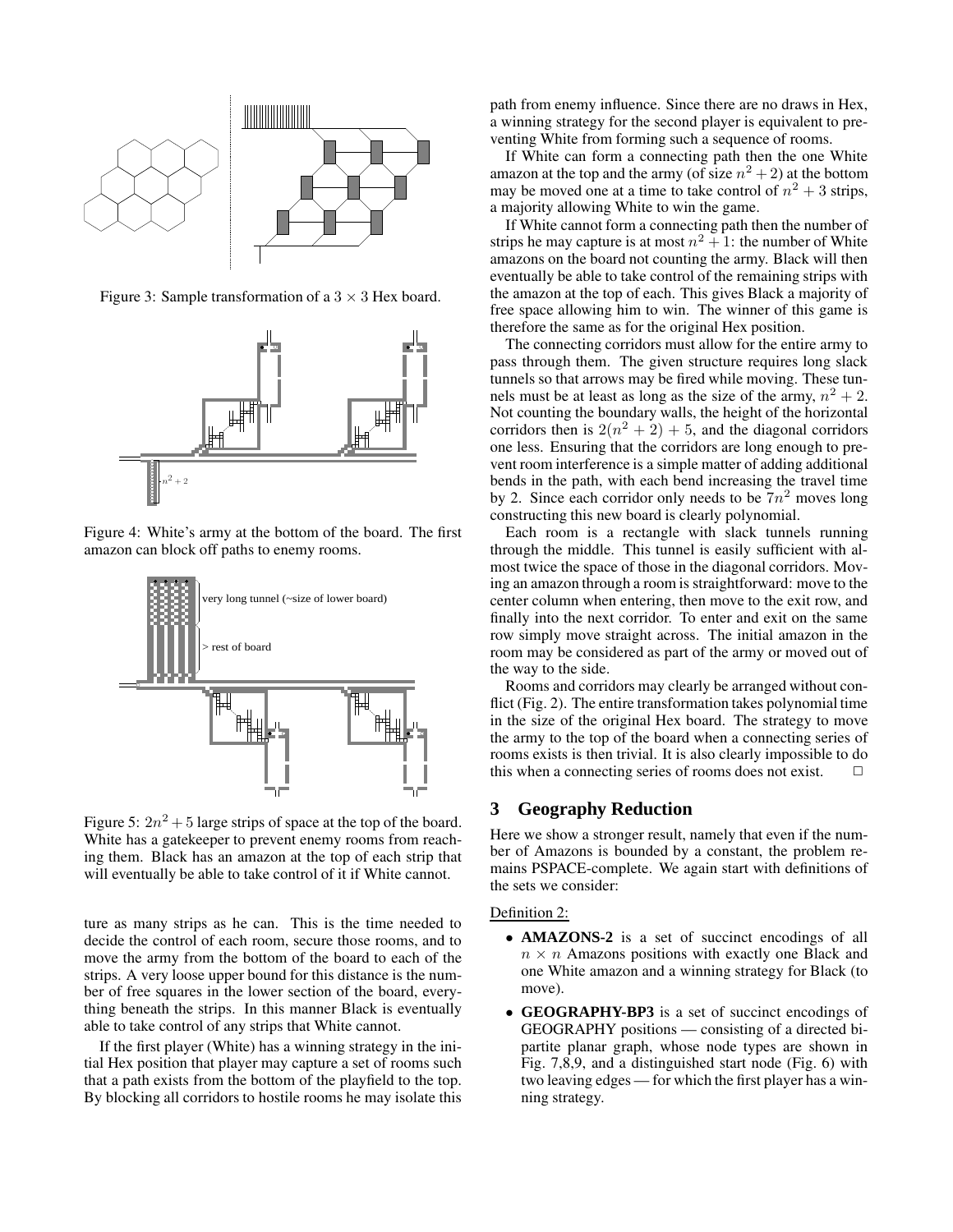

Theorem 2: GEOGRAPHY-BP3  $\leq_p$  AMAZONS-2.

Corollary 2: AMAZONS-2 and AMAZONS are PSPACEcomplete.

Proof: Analog to Proof of Corollary 1. Note that AMAZONS-2  $\leq_p$  AMAZONS.

Proof of Theorem 2: Geography is a game played by two players on a given directed graph with a marked start node. The players alternately put a marker on any unmarked node from which there exists an edge from the node marked last. The first player who cannot move loses. Note that in case of GEOGRAPHY-BP3, the graph is bipartite and planar with node types that are shown above. The game always ends in a vertex with two entering edges and one leaving edge at the second visit of that vertex. [Lichtenstein and Sisper, 1980] show that GEOGRAPHY-BP3 is PSPACE-complete.

We present a polynomial-time transformation that maps input words — which are now encodings of planar bipartite graphs with a start marker — into encodings of Amazons positions with two amazons, such that the first player wins the geography game if and only if the first player wins the associated Amazons game. We emulate the Geography game with two amazons — one for each player — and with blocks that fill the board with the necessary structure. The structure has two separate paths for each edge of the given graph. One path (Fig. 10) is for player one and the other path is for player two. The two amazons simultaneously proceed along the paths as quickly as possible, otherwise one player locks up the other player. We construct the structure such that player one winning in generalized geography is equivalent to the amazon of player one being able to trap the amazon of player two. We embed the given directed graph in the board using a pair of paths to represent an edge. To embed the vertices we use two gadgets that force the players to proceed along the paths in pairs and in the same direction as the original directed edges.

Putting a marker on a vertex in GEOGRAPHY-BP3 corresponds to the two amazons going from a vertex gadget to another vertex gadget. Since each vertex gadget can be used



Figure 10: Path example.

only once, vertices cannot be marked twice. We force the two amazons to go along the same paths. If one amazon advances toward a path different from the path chosen by the acting player (the player placing the marker) then the amazon will be locked out by the acting player at some gadget.

We implement a path, which has a one-square width, as blank squares with surrounding blocked squares, as shown in **Fig. 10.** We assume an amazon is currently at the left entrance  $a$  and proceeds to the right exit  $A$ . At each player's respective turn, the amazon is moved forward and blocks a square behind it. If the player blocks a square in front of him the amazon becomes trapped. The amazons need to travel at maximum speed, otherwise they will be locked out by the opponent's amazon at some point. In Fig. 10, the amazon needs at least 12 moves to travel from the entrance to the exit. The amazon can also get there in 13 moves. We use gadgets that force the amazons to travel in the minimal numbers of moves (in this case 12). Thus, amazons have to traverse any straight line section of a path in one move. If we want to force an amazon to take several moves, we bend the path an appropriate number of times as shown in Fig. 10. Moreover, it is obvious that we can change the direction a path aims as we like. We now discuss the sub-gadgets shown in Fig. 11 to 14.

**Type 1 top speed gadget (Fig. 11).** Assume the amazon for player  $X$  (denoted  $X$ ) comes to the bottom left entrance, a, and the amazon for player  $Y(Y)$  comes to the bottom right entrance,  $b$ . This gadget forces  $Y$  to come to the entrance as quickly as possible. That is, if  $Y$  comes to the entrance just after  $X$  comes to the entrance (we say that they arrive at the entrances at the same time in this situation), then  $X$  cannot trap  $Y$  and  $X$  should exit this gadget at  $A$ , and  $Y$  should exit at  $B$ . If  $Y$  comes to this gadget late then  $X$  can lock  $Y$  out in 3 moves by moving to  $E$ ,  $C$ , then  $D$  and blocking  $F$ . Thus Y should come to the entrance as quickly as possible. If Y comes to entrance  $b$  at the same time  $X$  enters,  $Y$  can move to  $F$  and block  $D$ . Thus,  $Y$  cannot be trapped. In this case both  $X$  and  $Y$  can exit this gadget in five moves;  $X$ 's exit is  $A, Y$ 's exit is  $B$ . Note that if we use two paths to connect this gadget to a symmetrical one, we can force both  $X$  and  $Y$  to move at top speed along those paths.

**Type 2 top speed gadget (Fig. 12).** If X enters this gadget from  $a$  and  $Y$  enters from  $b$  (resp.  $d$  and  $c$ ), the gadget forces  $X$  to proceed to exit  $A$  and  $Y$  to proceed to exit  $B$  (resp.  $D$ and C). Otherwise the player being late will be trapped by the other player. This gadget is somewhat complex, so first we will simply refer to its functionality. Assume amazon X comes to the entrance  $a$  and amazon  $Y$  comes to the entrance  $b$  (resp.  $d$  and  $c$ ). This gadget forces  $Y$  to come to the entrance



Figure 11: Top speed gadget (type 1).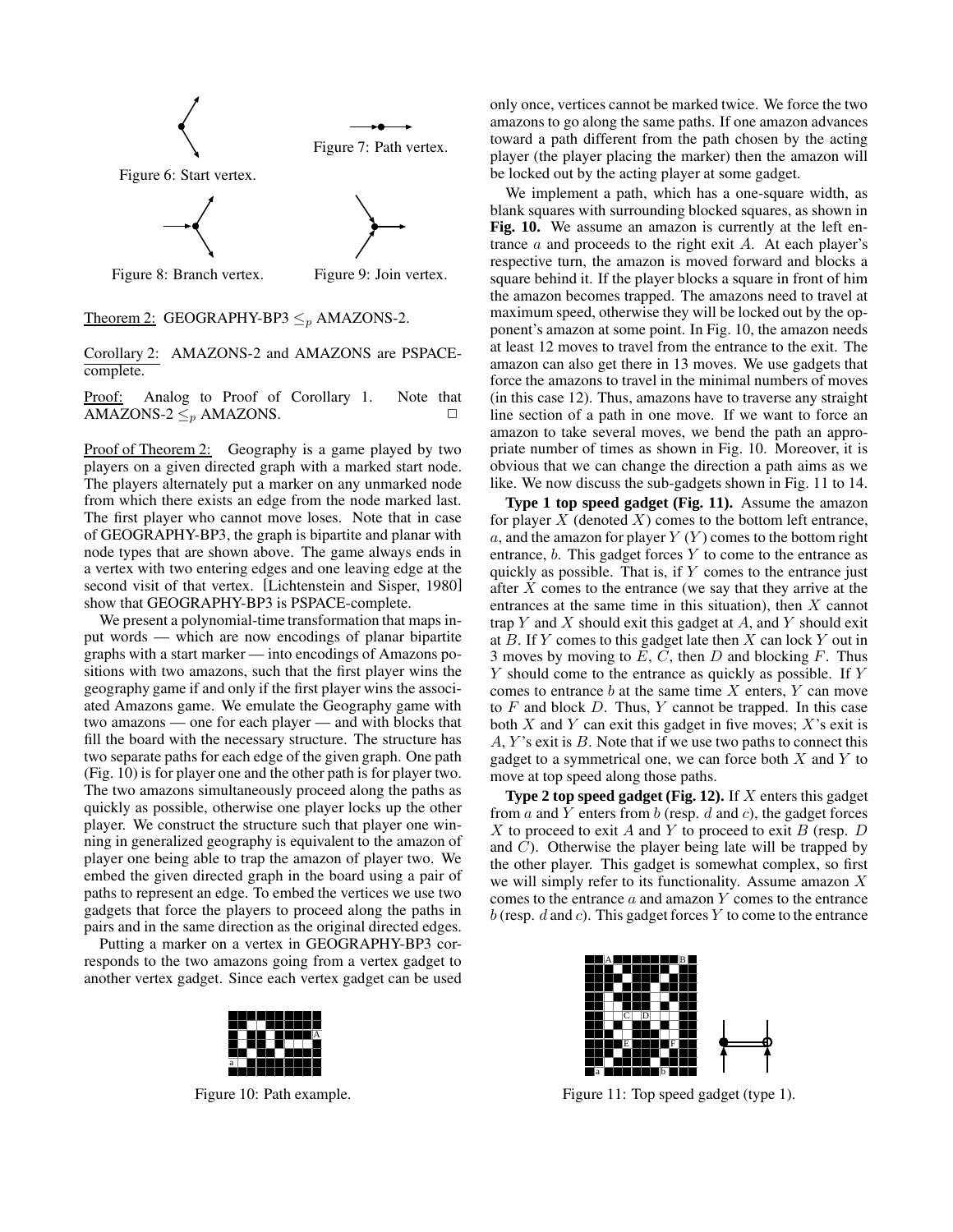as quickly as possible. If Y's entrance is  $b$ , this is the same as type 1 top speed gadget, and  $Y$  should come to  $b$  at the same time that X enters. If Y's entrance is  $d$ , this gadget forces Y to come to  $d$  at least before  $X$  reaches  $G$ , or otherwise  $Y$  will be locked out by  $X$ . If Y's entrance is  $c$ , then even if Y comes to  $c$  at the same time that  $X$  enters,  $X$  can trap  $Y$ . In addition, if X enters from b (resp. c) and Y enters from c (resp. b), Y should come to  $c$  at the same time that  $X$  enters. Otherwise X can lock Y out. If X's entrance is a and Y's entrance is b,  $X$  is forced to exit at  $A$  and  $Y$  is forced to exit at  $B$ . Amazons can use the gadget twice, once to enter at  $a$  and  $b$  and once to enter at  $d$  and  $c$ . At the first use of the gadget they cannot put blocks to obstruct the next use of the gadget.

Now we detail the amazons' sequence of moves in this gadget. First we will describe the moves when  $X$ 's entrance is  $a$  and Y's entrance is  $b$  and they come to the entrance at the same time. X moves to N, Y moves to  $Q$ ; X then moves to G and blocks I, Y moves to O and blocks H. Then they proceed to their respective exits at top speed. If X blocks a position other than I, Y can then proceed to other exits. This increases the number of moves available to  $Y$ , so  $X$  should not play this way if he wants to win. Thus we can assume that X blocks I. If Y blocks a position other than  $H, X$  can trap Y. Thus Y should block  $H$  to prevent being locked out. If  $X$ 's entrance is  $a$  and  $Y$ 's entrance is  $c$  and they arrive at the entrance at the same time,  $X$  moves to  $N$  and  $Y$  moves to  $R$ .  $X$  then moves to  $G$  and blocks  $L, Y$  moves to  $P$  and either blocks  $F$  (option 1) or blocks any other position (option 2). In the case of  $(1)$ , X moves to K and blocks M. In the case of (2), X moves to J and blocks E. In both cases, Y is locked





Figure 14: Cross gadget.

out by  $X$ . We can check the other properties analogously.

**Type 3 top speed gadget (Fig. 13).** This gadget is almost identical to the previous gadget. The only difference is the direction of the right hand side paths which have been mirrored.

**Cross gadget (Fig. 14).** We can cross a path of player X and a path of player  $Y$  with this gadget. Assume the entrance for  $X$  is  $a$ , and the entrance for  $Y$  is  $b$ . If  $X$  and  $Y$  come to the gadget at the same time,  $X$  is forced to exit the gadget at A and Y is forced to exit this gadget at B. Both X and Y take five moves in that case. If  $X$  comes later, then  $X$  will be locked out. If  $Y$  comes two moves later than  $X$ , then  $Y$  will be trapped. Similarly, if a player goes to another exit, or tries to obstruct the opponent player, the opponent player can lock the amazon out. In addition, if  $X$  comes to the gadget and  $Y$ never comes, then if  $X$  exits at  $B$ ,  $X$  takes two more moves than if  $X$  exits at  $A$ . If  $Y$  comes to the gadget and  $X$  never comes, then if  $Y$  exits at  $A$ ,  $Y$  takes two more moves than if  $Y$  exit at  $B$ . We can easily check these properties.

We now explain the main vertex gadgets corresponding to the four types of vertices in Fig. 6, Fig. 7, Fig. 8 and Fig. 9. It is easy to emulate a vertex in Fig. 7. We do this with two paths, one for each player, on which player one needs one more move to travel from entrance to exit than player two does, effectively reversing which player is next to act. We illustrate gadgets for branching vertices (Fig. 8) and joining vertices (Fig. 9) in Fig. 15 and 16, respectively. We can use the gadget in Fig. 15 for the start vertex (Fig. 6), too. We draw paths for amazon  $X$ , who is expected to enter this gadget first, as solid lines and paths for amazon  $Y$  as dotted lines. Two amazons always come to the paired entrances at the same time, otherwise an amazon being late will be locked out by the opponent's amazon at the top speed gadget just after the entrance.

**Branch gadget (Fig. 15)**. This gadget corresponds to a vertex with an entering edge and two leaving edges (Fig. 8), from which a player selects one of the leaving edges to follow.Since we can adjust the number of moves amazons require along paths by bending these paths arbitrarily, we set those from  $X$ 's entrances to  $X$ 's exits and those from  $Y$ 's entrances to  $Y$ 's exits to be the same length. Because of the cross gadget,  $X$  requires two more moves if  $X$  wants to take  $Y$ 's exit, therefore doing so will result in  $X$  being trapped by  $Y$  in the type 2 top speed gadget. Thus player  $X$  cannot select  $Y$ 's path.  $Y$  must select the exit in the same direction that  $X$ did, otherwise  $Y$  is locked out at the type 2 top speed gadget. Note that if  $X$  slows down inside the gadget  $Y$  can lock  $X$ 



Figure 15: Branch gadget.